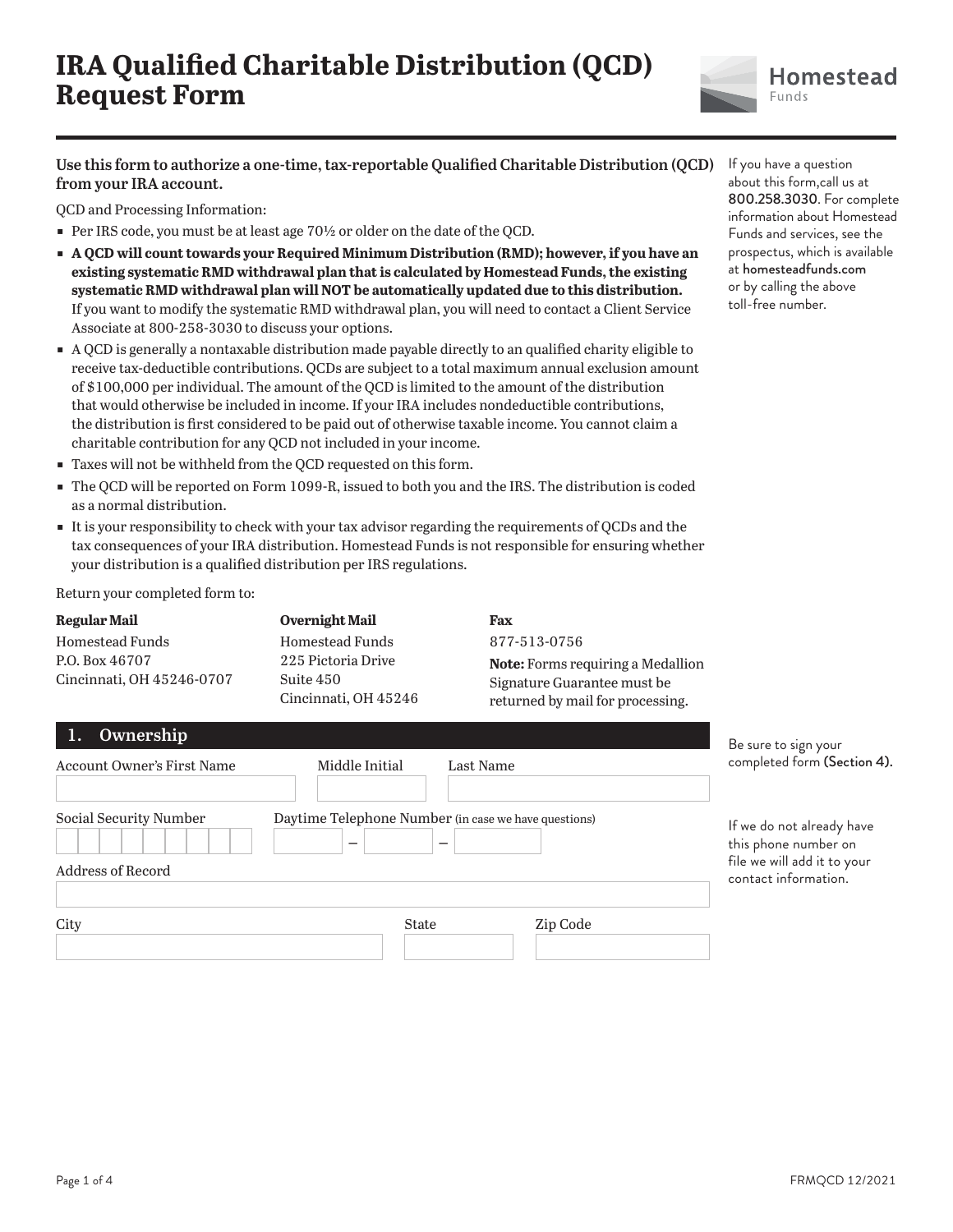

Generally a QCD is taken from a Traditional IRA. Please consult your tax advisor to ensure your account meets the QCD

criteria.

### **2. Distribution Instructions**

#### **I hereby direct the following distribution from:**

Account Number

#### **Check one:**

Total Distribution/Account Termination (will distribute 100% of account.)

Pro Rata Partial Distribution of \$

Taken proportionally from all of my funds within this account number. The amount to distribute from each fund is estimated based on the prior night's closing value.

| Partial Distribution                        |    |               |   |
|---------------------------------------------|----|---------------|---|
| Distribute from:                            |    |               |   |
| Daily Income Fund (168)                     | \$ | <sub>or</sub> | % |
| Short-Term Government Securities Fund (170) | \$ | <sub>or</sub> | % |
| Intermediate Bond Fund (171)                | \$ | <sub>or</sub> | % |
| Short-Term Bond Fund (172)                  | \$ | <sub>or</sub> | % |
| Stock Index Fund (174)                      | \$ | <sub>or</sub> | % |
| Value Fund (176)                            | \$ | <sub>or</sub> | % |
| Small-Company Stock Fund (178)              | \$ | <sub>or</sub> | % |
| International Equity Fund (180)             | \$ | <sub>or</sub> | % |
| Growth Fund (182)                           | \$ | <sub>or</sub> | % |
| Rural America Growth and Income Fund (414)  | \$ | <sub>or</sub> | % |
|                                             |    |               |   |

A Medallion Signature Guarantee is required in Section 5 if (1) you are mailing the check(s) directly to the qualified charity address OR (2) you are mailing the check(s) to your account address and the total distribution requested is greater than \$10,000.

### **Need Help?**

Homestead Funds Client Service Representatives are available on business days from 8:30 a.m. to 5:00 p.m. E.T.

#### Call **1.800.258.3030**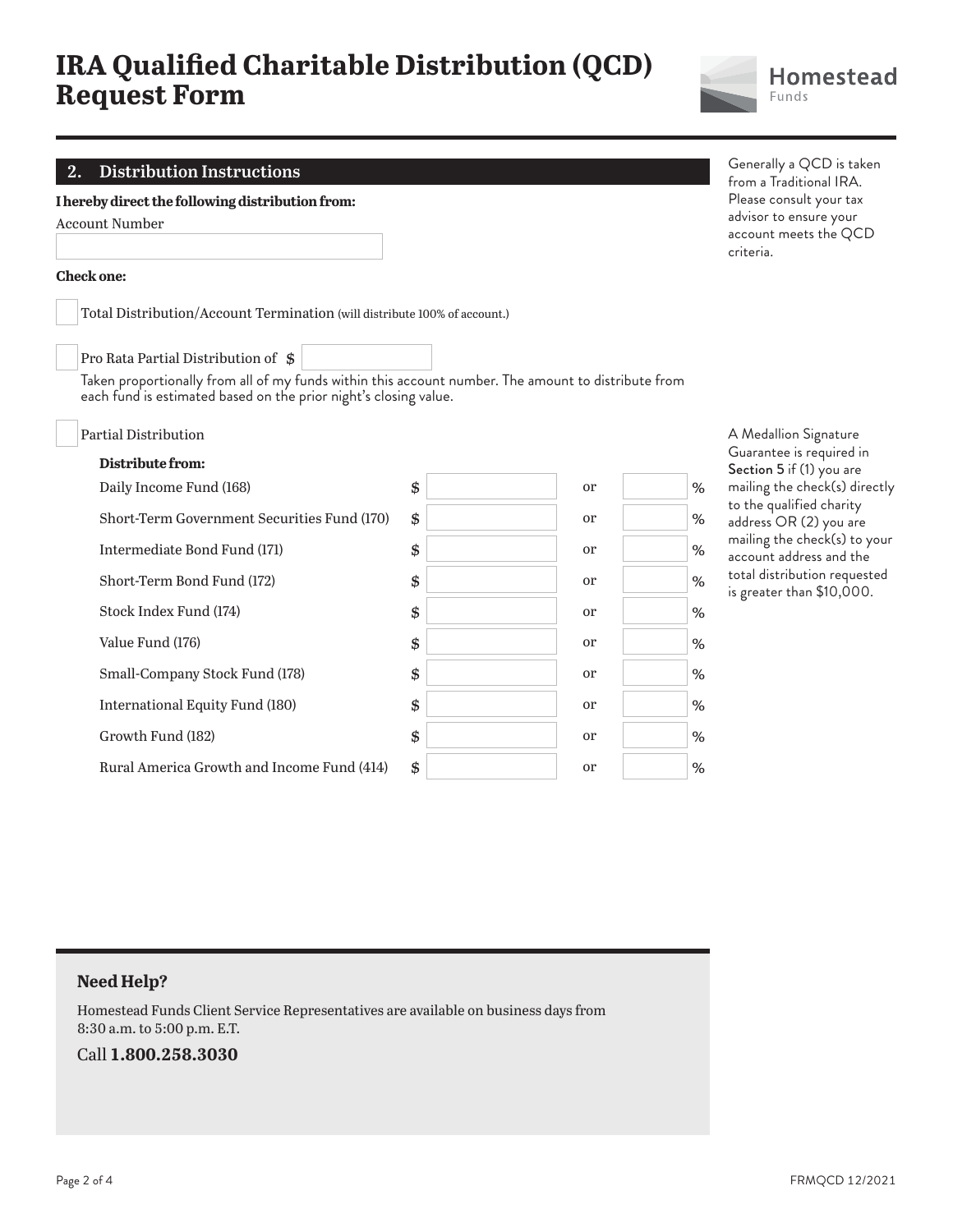

### **3. Payment and Mailing Instructions**

Complete this section to tell us how to make the check payable and the address to which to mail the distribution check(s).

#### **A. Payment Instructions**

Tell us how to make the check(s) payable:

Name of Qualified Charity

#### **B. Mailing Instructions**

 Send a check, made payable to the qualified charity, to my account address of record. I will forward the proceeds to the charity.

 Send a check, made payable to the qualified charity, directly to the qualified charity's address below. If you choose this option we recommend you contact the charity to confirm receipt.

| Attention |  |
|-----------|--|
|           |  |
|           |  |
| Address   |  |
|           |  |
|           |  |

A Medallion Signature Guarantee is required in Section 5 if you are mailing the checks directly the qualified charity address.